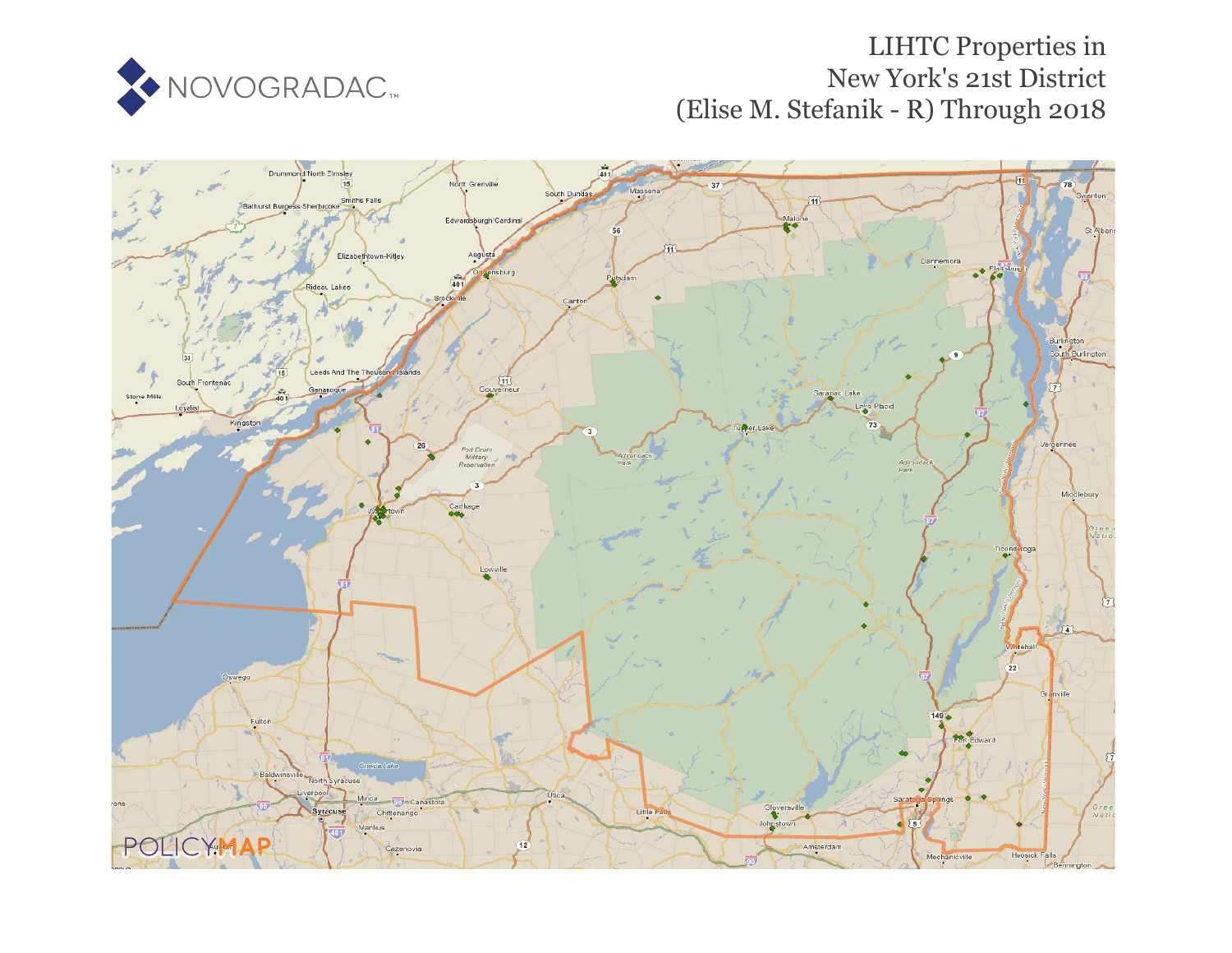| <b>Project Name</b>                         | <b>Address</b>                              | <b>City</b>         | <b>State</b>     | <b>Zip Code</b> | Nonprofit<br><b>Sponsor</b> | <b>Allocation</b><br>Year | <b>Annual</b><br><b>Allocated</b><br><b>Amount</b> | <b>Year PIS</b> | <b>Construction Type</b>                                     | <b>Total</b><br><b>Units</b> | Low<br><b>Income</b><br><b>Units</b> | <b>Rent or</b><br><b>Income</b><br><b>Ceiling</b> | <b>Credit %</b>                        | <b>Tax-Exempt</b><br><b>Bond</b> | <b>HUD Multi-Family</b><br>Financing/<br><b>Rental Assistance</b> |
|---------------------------------------------|---------------------------------------------|---------------------|------------------|-----------------|-----------------------------|---------------------------|----------------------------------------------------|-----------------|--------------------------------------------------------------|------------------------------|--------------------------------------|---------------------------------------------------|----------------------------------------|----------------------------------|-------------------------------------------------------------------|
| <b>CAMBRIDGE SQUARE</b>                     | 6 CAMBRIDGE<br><b>WOODSLN</b>               | CAMBRIDGE           | $_{\mathrm{NY}}$ | 12816           | $\rm No$                    | 2003                      | \$0                                                | 2004            | New Construction                                             | 24                           | ${\bf 24}$                           |                                                   | $70\,\%$ present $${\rm No}$$ value    |                                  |                                                                   |
| <b>WEST VALLEY</b><br>TOWNHOUSES II         | 16 COM LINK<br>WAY                          | <b>LAKE PLACID</b>  | $_{\mathrm{NY}}$ | 12946           | Yes                         | 2003                      | \$0                                                | 2004            | New Construction                                             | 12                           | 11                                   |                                                   | $70\,\%$ present $\,$ No $\,$<br>value |                                  |                                                                   |
| RACQUETTE ACRES                             | $100$ RACQUETTE $_{\rm POTSDAM}$<br>RD      |                     | NY               | 13676           |                             | 2004                      | \$307,546                                          | 2005            | Acquisition and Rehab 100                                    |                              | 100                                  | 60% AMGI                                          | $30\,\%$ present $\,$ Yes value        |                                  |                                                                   |
| <b>NORTHERN PINES</b><br><b>SENIOR APTS</b> | 120 NORTHERN WILTON<br>PINES RD             |                     | NY               | 12831           | No                          | 2005                      | \$270,672                                          | 2006            | <b>New Construction</b>                                      | 36                           | 36                                   | 60% AMGI                                          | 70 % present $\hbox{~No}$<br>value     |                                  |                                                                   |
| <b>CEDARS SENIOR</b><br>LIVING COMMUNITY    | 51 EVERGREEN<br>${\rm LN}$                  | <b>QUEENSBURY</b>   | $_{\mathrm{NY}}$ | 12804           | $\rm No$                    | 2006                      | \$544,280                                          | 2007            | New Construction                                             | 62                           | $62\,$                               | 60% AMGI                                          | $70\%$ present No<br>value             |                                  |                                                                   |
| PEACEFUL VALLEY<br><b>TOWNHOUSES</b>        | <b>30 PEACEFUL</b><br><b>VALLEY RD</b>      | NORTH CREEK         | $_{\mathrm{NY}}$ | 12853           | Yes                         | 2006                      | \$245,392                                          | 2007            | <b>New Construction</b>                                      | 20                           | 20                                   | 50% AMGI                                          | $70\,\%$ present $\,$ No value         |                                  |                                                                   |
| STARWOOD APTS                               | <b>845 STARBUCK</b><br>$\operatorname{AVE}$ | <b>WATERTOWN</b>    | $_{\mathrm{NY}}$ | 13601           | $\mathbf{N}\mathbf{o}$      | 2007                      | \$499,000                                          | 2007            | <b>New Construction</b>                                      | 91                           | $39\,$                               | <b>50% AMGI</b>                                   | $70$ % present $\,$ No value           |                                  |                                                                   |
| <b>WINDMILL ESTATES</b><br>(MALONE IV)      | 23 WINDMILL<br>LN                           | MALONE              | $_{\mathrm{NY}}$ | 12953           | Yes                         | 2007                      | \$310,816                                          | 2008            | <b>New Construction</b>                                      | 20                           | 20                                   | 60% AMGI                                          | $70$ % present $\,$ No value           |                                  |                                                                   |
| <b>WHITE PINE</b><br><b>COMMONS I</b>       | 47<br>NIGHTENGALE PLATTSBURGH<br>DR         |                     | NY               | 12901           | Yes                         | 2008                      | \$486,613                                          | 2008            | <b>New Construction</b>                                      | 31                           | 31                                   | <b>50% AMGI</b>                                   | 70 % present $\hbox{~No}$<br>value     |                                  |                                                                   |
| CATHERINE GARDENS BRINKERHOFF PLATTSBURGH   | 74<br>ST                                    |                     | NY               | 12901           | Yes                         | 2009                      | \$620,000                                          | 2010            | Both New Construction $\,$ 31<br>and $\mathrm{A}/\mathrm{R}$ |                              | 31                                   | 50% AMGI                                          | $70$ % present $\,$ No $\,$<br>value   |                                  |                                                                   |
| FRANKLIN BUILDING                           | 50 PUBLIC SQ                                | <b>WATERTOWN</b>    | $_{\mathrm{NY}}$ | 13601           | Yes                         | 2010                      | \$352,000                                          | 2011            | Acquisition and Rehab 16                                     |                              | 16                                   | 60% AMGI                                          | 70 % present $\hbox{~No}$<br>value     |                                  | $\mathbf{No}$                                                     |
| <b>GLOVERSVILLE APTS</b>                    | 1 SANTOS DR                                 | <b>GLOVERSVILLE</b> | NY               | 12078           | Yes                         | 2012                      | \$960,000                                          | 2013            | New Construction                                             | 48                           | 48                                   | 60% AMGI                                          | $70\,\%$ present $\,$ No value         |                                  | No                                                                |
| CREEKWOOD PHASE I CREEKWOOD                 | 110<br>DR                                   | <b>WATERTOWN</b>    | NY               | 13601           | $\rm No$                    | 2011                      | \$1,430,000                                        | 2013            | <b>New Construction</b>                                      | 57                           | $\mathbf 0$                          | 60% AMGI                                          | $70\,\%$ present $\,$ No value         |                                  |                                                                   |

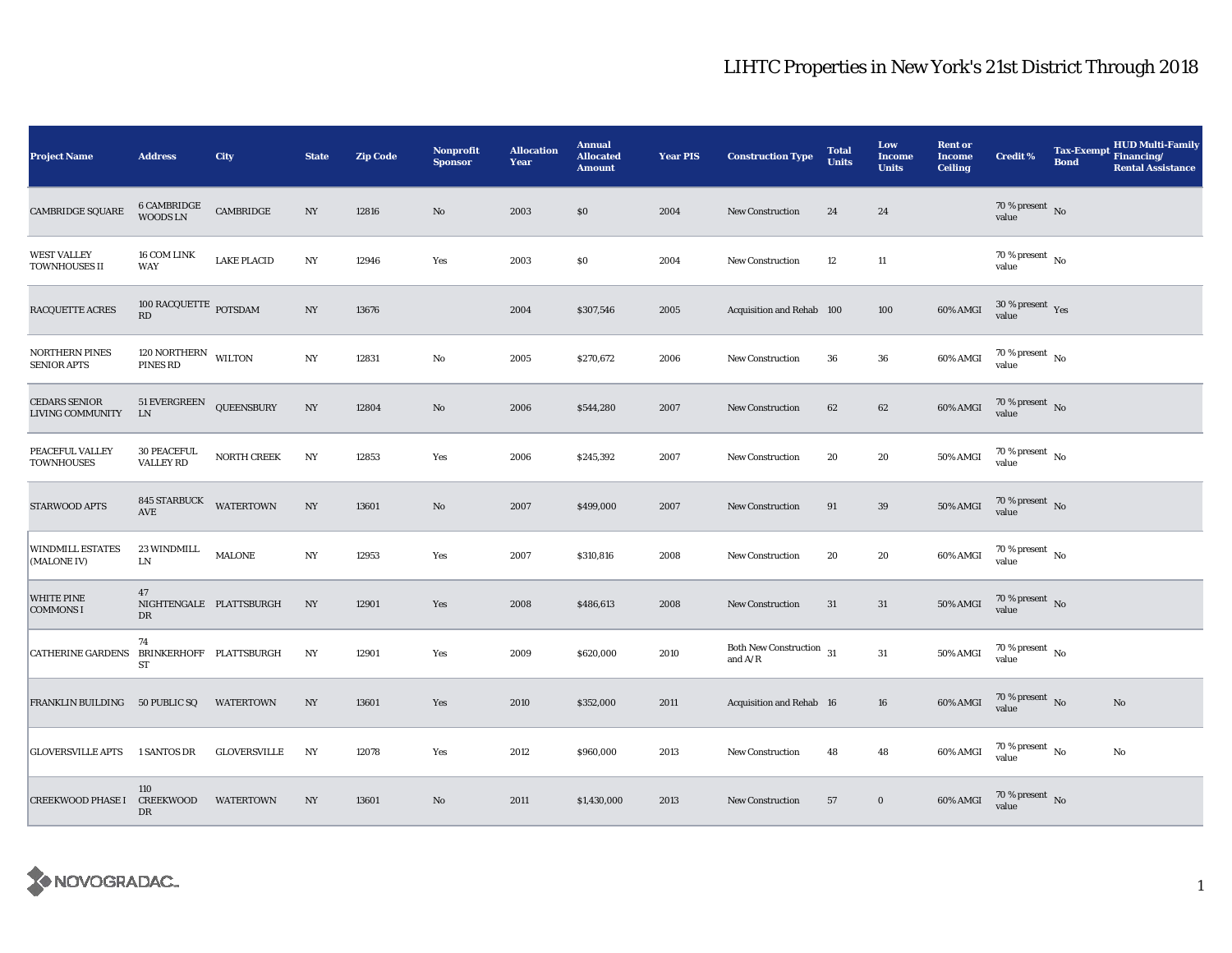| <b>Project Name</b>                                                                                  | <b>Address</b>                            | <b>City</b>       | <b>State</b>     | <b>Zip Code</b> | <b>Nonprofit</b><br><b>Sponsor</b> | <b>Allocation</b><br>Year | <b>Annual</b><br><b>Allocated</b><br><b>Amount</b> | <b>Year PIS</b>      | <b>Construction Type</b>  | <b>Total</b><br><b>Units</b> | Low<br><b>Income</b><br><b>Units</b> | <b>Rent or</b><br><b>Income</b><br><b>Ceiling</b> | <b>Credit %</b>                      | <b>Bond</b> | <b>HUD Multi-Family</b><br>Tax-Exempt Financing/<br><b>Rental Assistance</b> |
|------------------------------------------------------------------------------------------------------|-------------------------------------------|-------------------|------------------|-----------------|------------------------------------|---------------------------|----------------------------------------------------|----------------------|---------------------------|------------------------------|--------------------------------------|---------------------------------------------------|--------------------------------------|-------------|------------------------------------------------------------------------------|
| MOSES CIRCLE SENIOR 1007 WICKER ST TICONDEROGA                                                       |                                           |                   | NY               | 12883           | Yes                                | 2013                      | \$665,610                                          | 2013                 | <b>New Construction</b>   | 31                           | $\bf{0}$                             | 60% AMGI                                          | $70\,\%$ present $\,$ No value       |             |                                                                              |
| <b>SISSON RESERVE I</b>                                                                              | 1 SAND HILL DR SOUTH GLENS                |                   | $_{\mathrm{NY}}$ |                 | Yes                                | 2012                      | \$1,146,146                                        | 2013                 | New Construction          |                              |                                      | $-60\%$ AMGI                                      | $70\%$ present No<br>value           |             |                                                                              |
| CREEKWOOD PHASE II CREEKWOOD                                                                         | 209<br><b>DRIVE</b>                       | <b>WATERTOWN</b>  | N <sub>Y</sub>   | 13601           | $\rm No$                           | 2013                      | \$1,426,722                                        | 2014                 | <b>New Construction</b>   | 104                          | 78                                   | 60% AMGI                                          | 70 % present $\hbox{~No}$<br>value   |             | No                                                                           |
| HOMESTEADS ON AMPE $_{\text{DR.}}^{49\text{ AMPERSAND}}$ PLATTSBURGH                                 |                                           |                   | $_{\mathrm{NY}}$ | 12901           | $\rm No$                           | 2014                      | \$780,539                                          | 2015                 | New Construction          | 64                           | 64                                   | 60% AMGI                                          | 70 % present $\,$ No $\,$<br>value   |             | No                                                                           |
| WOOLWORTH APARTME 11 PUBLIC<br>SQUARE                                                                |                                           | <b>WATERTOWN</b>  | $_{\mathrm{NY}}$ | 13601           | No                                 | 2013                      | \$1,083,542                                        | 2015                 | <b>New Construction</b>   | 51                           | 50                                   | 60% AMGI                                          | 70 % present $\hbox{~No}$<br>value   |             | No                                                                           |
| <b>SISSON RESERVE II</b>                                                                             | 1 STONE HILL<br>DRIVE                     | <b>MOREAU</b>     | $_{\mathrm{NY}}$ | 12803           | Yes                                | 2014                      | \$738,800                                          | 2015                 | <b>New Construction</b>   | 64                           | 55                                   | 60% AMGI                                          | $70\,\%$ present $$$ No value        |             | $\mathbf{No}$                                                                |
| $\boxed{\texttt{KINGSBOROUGH} \texttt{APART}}^\texttt{34 SOUTH}\texttt{MAIN}} \texttt{GLOVERSVILLE}$ |                                           |                   | NY               | 12078           | Yes                                | 2016                      | \$549,292                                          | 2016                 | Acquisition and Rehab 40  |                              | 38                                   | 60% AMGI                                          | 70 % present<br>value                |             | $\rm No$                                                                     |
| INDIAN TRAILS APARTM <sup>11</sup> GENTLE                                                            |                                           | <b>MELONE</b>     | NY               | 12953           | No                                 | 2016                      | \$569,589                                          | 2016                 | Acquisition and Rehab 128 |                              | 100                                  | 60% AMGI                                          | 70 % present<br>value                |             | No                                                                           |
| CAMBRAY COURT APAR124 MILL STREET GOUVERNEUR                                                         |                                           |                   | NY               | 13642           | Yes                                | 2016                      | \$811,966                                          | 2017                 | New Construction          | 71                           | 65                                   | 60% AMGI                                          | 70 % present<br>value                |             | $\rm No$                                                                     |
| <b>HKBBE APTS</b>                                                                                    | 105<br>WASHINGTON WATERTOWN<br>${\rm ST}$ |                   | $_{\mathrm{NY}}$ | 13601           |                                    | 2016                      | \$1,065,749                                        | Insufficient<br>Data | Not Indicated             | $\bf{0}$                     | 254                                  | 60% AMGI                                          | 30 % present<br>value                |             |                                                                              |
| ADAM LAWRENCE APTS 364 W MAPLE ST CORINTH                                                            |                                           |                   | NY               | 12822           |                                    | 1988                      | \$0                                                | Insufficient<br>Data | <b>New Construction</b>   | 40                           | 40                                   |                                                   | $30$ % present $\,$ No $\,$<br>value |             |                                                                              |
| 35 GALESVILLE DR                                                                                     | $35\,\mbox{GALESVILLE}\,$ GREENWICH DR    |                   | $_{\mathrm{NY}}$ | 12834           |                                    | 1987                      | \$0                                                | Insufficient<br>Data | New Construction          | $\boldsymbol{2}$             | $\boldsymbol{2}$                     |                                                   | $30$ % present $\,$ No $\,$<br>value |             |                                                                              |
| BONNIEVIEW TERRACE 1038 BONNIE                                                                       |                                           | <b>WILMINGTON</b> | $_{\mathrm{NY}}$ | 12997           |                                    | 1989                      | \$0                                                | Insufficient<br>Data | <b>New Construction</b>   | 24                           | 24                                   |                                                   | 30 % present $\,$ No $\,$<br>value   |             |                                                                              |

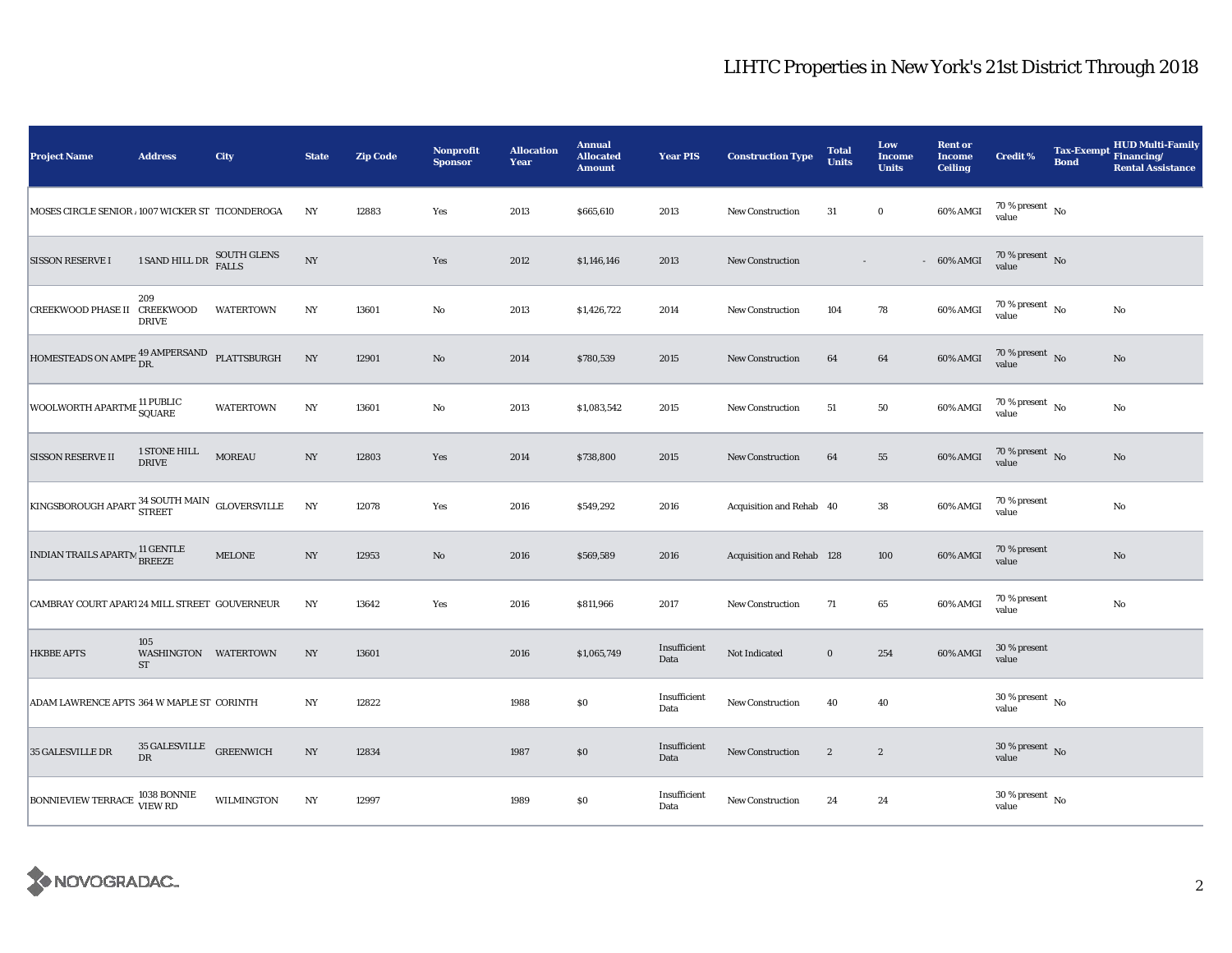| <b>Project Name</b>                                             | <b>Address</b>                                 | City                      | <b>State</b>     | <b>Zip Code</b> | Nonprofit<br><b>Sponsor</b> | <b>Allocation</b><br>Year | <b>Annual</b><br><b>Allocated</b><br><b>Amount</b> | <b>Year PIS</b>      | <b>Construction Type</b>  | <b>Total</b><br><b>Units</b> | Low<br><b>Income</b><br><b>Units</b> | <b>Rent or</b><br>Income<br><b>Ceiling</b> | <b>Credit %</b>                        | <b>Tax-Exempt</b><br><b>Bond</b> | <b>HUD Multi-Family</b><br>Financing/<br><b>Rental Assistance</b> |
|-----------------------------------------------------------------|------------------------------------------------|---------------------------|------------------|-----------------|-----------------------------|---------------------------|----------------------------------------------------|----------------------|---------------------------|------------------------------|--------------------------------------|--------------------------------------------|----------------------------------------|----------------------------------|-------------------------------------------------------------------|
| <b>CARTHAGE APTS</b>                                            | 620 S<br>WASHINGTON CARTHAGE<br>ST             |                           | NY               | 13619           |                             | 1989                      | $\$0$                                              | Insufficient<br>Data | <b>New Construction</b>   | 16                           | 16                                   |                                            | $30\,\%$ present $\,$ No value         |                                  |                                                                   |
| FRENCH BAY FAMILY H( STRAWBERRY CLAYTON                         | 916<br>LN                                      |                           | NY               | 13624           |                             | 1988                      | $\$0$                                              | Insufficient<br>Data | Acquisition and Rehab 24  |                              | 24                                   |                                            | $30\,\%$ present $\,$ No $\,$<br>value |                                  |                                                                   |
| <b>GALESVILLE 3</b>                                             | $29$ GALESVILLE $\quad$ GREENWICH<br><b>DR</b> |                           | NY               | 12834           |                             | 1987                      | \$0                                                | Insufficient<br>Data | New Construction          | $\boldsymbol{2}$             | $\boldsymbol{2}$                     |                                            | $30\,\%$ present $\,$ No value         |                                  |                                                                   |
| WHITE WATER MANOR 10 MANOR RD                                   |                                                | <b>NORTH CREEK</b>        | NY               | 12853           |                             | 1991                      | $\$0$                                              | 1991                 | <b>New Construction</b>   | 24                           | 24                                   |                                            | $30$ % present $\,$ No $\,$<br>value   |                                  |                                                                   |
| LAKESIDE MANOR_APAI 38 FOWLER AVE SCHROON LAKE NY               |                                                |                           |                  | 12870           |                             | 1991                      | \$0                                                | 1992                 | Acquisition and Rehab 24  |                              | 24                                   |                                            | $30\,\%$ present $\,$ No value         |                                  |                                                                   |
| LAFARGE SENIOR HOUS $^{36421}_{DR}$ PENET SQ LA FARGEVILLE NY   |                                                |                           |                  | 13656           |                             | 1988                      | $\$0$                                              | Insufficient<br>Data | New Construction          | 24                           | 24                                   |                                            | $30\,\%$ present $\,$ No $\,$<br>value |                                  |                                                                   |
| <b>LEWIS APTS</b>                                               | 7512 RAILROAD LOWVILLE<br><b>ST</b>            |                           | $_{\mathrm{NY}}$ | 13367           |                             | 1988                      | $\$0$                                              | Insufficient<br>Data | <b>New Construction</b>   | 18                           | 18                                   |                                            | $30\,\%$ present $\,$ No value         |                                  |                                                                   |
| PHILADELPHIA APTS                                               | 661<br>CT <sub>N</sub>                         | PHILADELPHIA PHILADELPHIA | NY               | 13673           |                             | 1988                      | $\$0$                                              | Insufficient<br>Data | <b>New Construction</b>   | 24                           | 24                                   |                                            | $30\,\%$ present $\,$ No value         |                                  |                                                                   |
| RALPH HASCALL HOUSEMAIN ST                                      |                                                | <b>ESSEX</b>              | NY               | 12936           |                             | 1989                      | $\$0$                                              | Insufficient<br>Data | Acquisition and Rehab 2   |                              | $\boldsymbol{2}$                     |                                            | $30\,\%$ present $\,$ No $\,$<br>value |                                  |                                                                   |
| RODERICK ROCK APTS P $^{2025}_{22B}$ STATE RTE MORRISONVILLE NY |                                                |                           |                  | 12962           |                             | 1987                      | $\$0$                                              | Insufficient<br>Data | New Construction          | 24                           | 24                                   |                                            | $30\,\%$ present $\,$ No $\,$<br>value |                                  |                                                                   |
| 306 MAIN ST                                                     | 306 MAIN ST                                    | <b>CORINTH</b>            | NY               | 12822           |                             | 1988                      | \$0                                                | Insufficient<br>Data | Acquisition and Rehab 2   |                              | $\boldsymbol{2}$                     |                                            | $30\,\%$ present $\,$ No value         |                                  |                                                                   |
| <b>MONTCALM APTS</b>                                            | 220 BURKE DR QUEENSBURY                        |                           | NY               | 12804           |                             | 2010                      | \$1,518,281                                        | 2011                 | Acquisition and Rehab 227 |                              | 223                                  | 60% AMGI                                   | $30\,\%$ present $\,$ Yes value        |                                  |                                                                   |
| NORTH COUNTRY RURA $^{258}_{ST}$ CHAMPION CARTHAGE              |                                                |                           | $_{\mathrm{NY}}$ | 13619           |                             | 2011                      | \$929,937                                          | 2011                 | <b>New Construction</b>   | 254                          | 250                                  | 60% AMGI                                   | $30\,\%$ present $\,$ Yes value        |                                  |                                                                   |

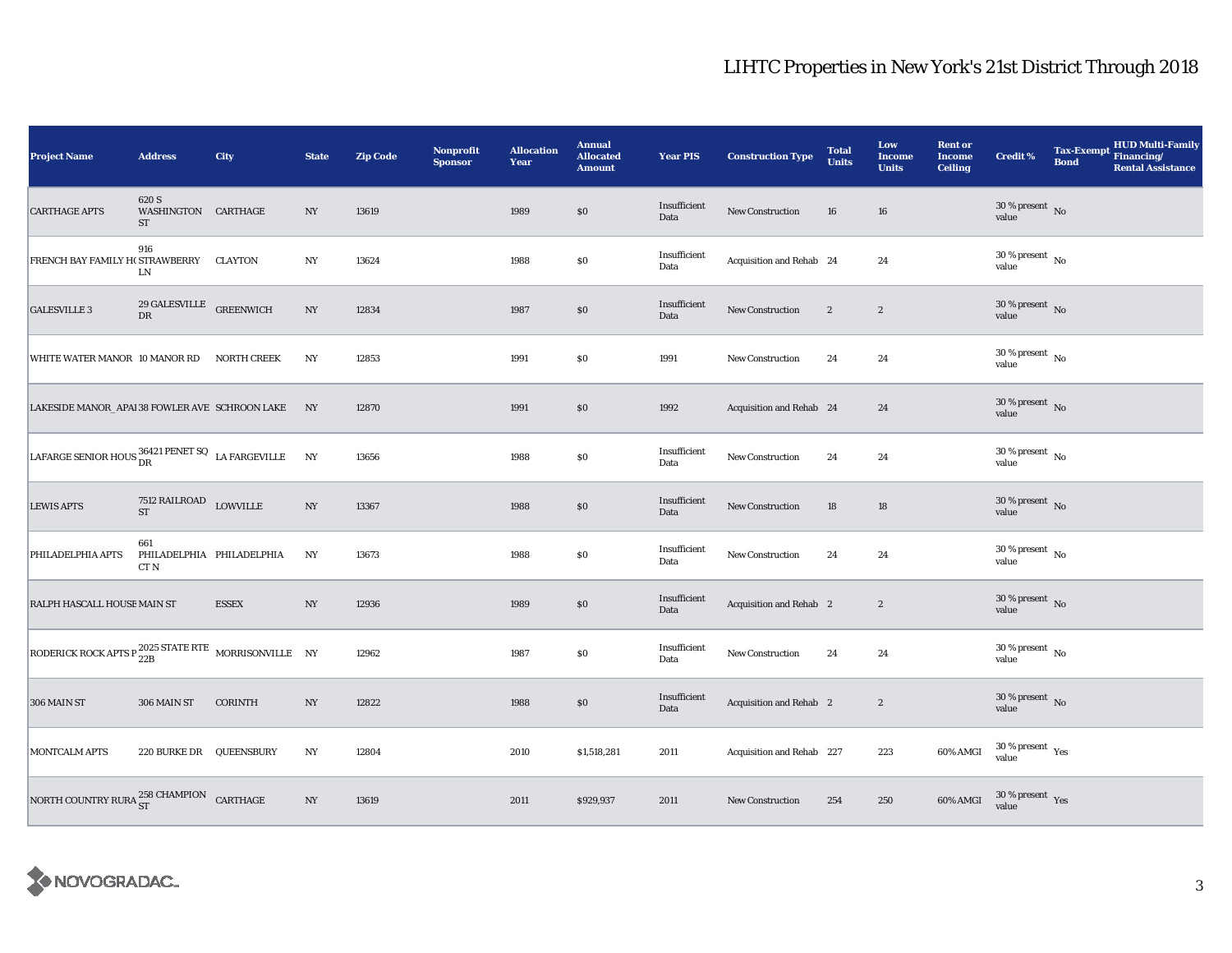| <b>Project Name</b>                                                           | <b>Address</b>                       | City               | <b>State</b>     | <b>Zip Code</b> | <b>Nonprofit</b><br><b>Sponsor</b> | <b>Allocation</b><br>Year | <b>Annual</b><br><b>Allocated</b><br><b>Amount</b> | <b>Year PIS</b> | <b>Construction Type</b>  | <b>Total</b><br><b>Units</b> | Low<br><b>Income</b><br><b>Units</b> | <b>Rent or</b><br><b>Income</b><br><b>Ceiling</b> | <b>Credit %</b>                      | <b>Bond</b> | Tax-Exempt HUD Multi-Family<br><b>Rental Assistance</b> |
|-------------------------------------------------------------------------------|--------------------------------------|--------------------|------------------|-----------------|------------------------------------|---------------------------|----------------------------------------------------|-----------------|---------------------------|------------------------------|--------------------------------------|---------------------------------------------------|--------------------------------------|-------------|---------------------------------------------------------|
| <b>MAPLE COURT</b>                                                            | 111-136 KIEFF DR WATERTOWN           |                    | NY               | 13601           |                                    | 2015                      | \$473,347                                          | 2015            | Acquisition and Rehab 92  |                              | 91                                   | 60% AMGI                                          | $30\,\%$ present $\,$ Yes value      |             |                                                         |
| NEW YORK RURAL PRES TPKE AT HOPKINTON AU SABLE FORKS NY                       |                                      |                    |                  | 12912           |                                    | 2014                      | \$695,217                                          | 2015            | Acquisition and Rehab 246 |                              | 217                                  | $60\%$ AMGI                                       | $30\,\%$ present $\,$ Yes value      |             |                                                         |
| SCHUYLERVILLE MANOI <sup>2</sup> MORGANS                                      |                                      | SCHUYLERVILLE NY   |                  | 12871           |                                    | 1993                      | \$0                                                | 1993            | <b>New Construction</b>   | 24                           | 24                                   |                                                   | $30$ % present $\,$ No $\,$<br>value |             |                                                         |
| <b>MALONE APTS</b>                                                            | $17$ L ESPERANCE $\,$ MALONE $\,$ LN |                    | $_{\mathrm{NY}}$ | 12953           |                                    | 1994                      | $\$0$                                              | 1994            | <b>New Construction</b>   | $\bf8$                       | $\bf8$                               |                                                   | $30\,\%$ present $\,$ No value       |             |                                                         |
| <b>WOODLANDS</b>                                                              | 15 WOODLAND TUPPER LAKE<br>DR        |                    | $_{\mathrm{NY}}$ | 12986           |                                    | 1994                      | $\$0$                                              | 1995            | <b>New Construction</b>   | 18                           | 18                                   |                                                   | $30\,\%$ present $\,$ No value       |             |                                                         |
| TUPPER LAKE APTS                                                              | 305<br>MCLAUGHLIN TUPPER LAKE<br>AVE |                    | NY               | 12986           |                                    | 1994                      | \$0                                                | 1995            | New Construction          | $\bf8$                       | 8                                    |                                                   | $70\,\%$ present $\,$ No value       |             |                                                         |
| <b>MAPLE RIDGE APTS</b>                                                       | 70 SAWYER AVE MALONE                 |                    | N <sub>Y</sub>   | 12953           |                                    | 1988                      | \$0                                                | 1988            | <b>New Construction</b>   | 40                           | 40                                   |                                                   | $30\,\%$ present $\,$ No value       |             |                                                         |
| BOUQUET RIVER HOUSI $\frac{20 \text{ LAWRENCE}}{\text{WAY}}$ ELIZABETHTOWN NY |                                      |                    |                  | 12932           |                                    | 1991                      | \$0                                                | 1991            | <b>New Construction</b>   | 12                           | 12                                   |                                                   | $30\,\%$ present $\,$ No value       |             |                                                         |
| L'ESPERANCE HOUSING $^{26}_{\rm LN}$ LSPERANCE MALONE                         |                                      |                    | $_{\mathrm{NY}}$ | 12953           |                                    | 1994                      | \$0                                                | 1996            | New Construction          | 8                            | 8                                    |                                                   | 70 % present $\hbox{~No}$<br>value   |             |                                                         |
| MILTON TREEVIEW APT RD NORTHLINE BALLSTON SPA                                 |                                      |                    | $_{\mathrm{NY}}$ | 12020           |                                    | 1996                      | \$0                                                | 1997            | <b>New Construction</b>   | 32                           | $32\,$                               |                                                   | $70\,\%$ present $\,$ No value       |             |                                                         |
| <b>CAMBRIDGE WOODS</b>                                                        | 2 CAMBRIDGE<br><b>WOODS LN</b>       | CAMBRIDGE          | $_{\mathrm{NY}}$ | 12816           |                                    | 1998                      | \$0                                                | 1998            | New Construction          | 24                           | 24                                   |                                                   | 70 % present $\hbox{~No}$<br>value   |             |                                                         |
| WEST VALLEY TOWNHO 16 COM LINK                                                |                                      | <b>LAKE PLACID</b> | $_{\mathrm{NY}}$ | 12946           |                                    | 1998                      | \$0                                                | 1998            | New Construction          | 12                           | 12                                   |                                                   | $70\,\%$ present $\,$ No value       |             |                                                         |
| BALDWIN/FORT EDWAR 41 LYDIUS ST                                               |                                      | <b>FORT EDWARD</b> | NY               | 12828           |                                    | 1998                      | \$0                                                | 1999            | Acquisition and Rehab 40  |                              | 40                                   |                                                   | $70\,\%$ present $\,$ No value       |             |                                                         |

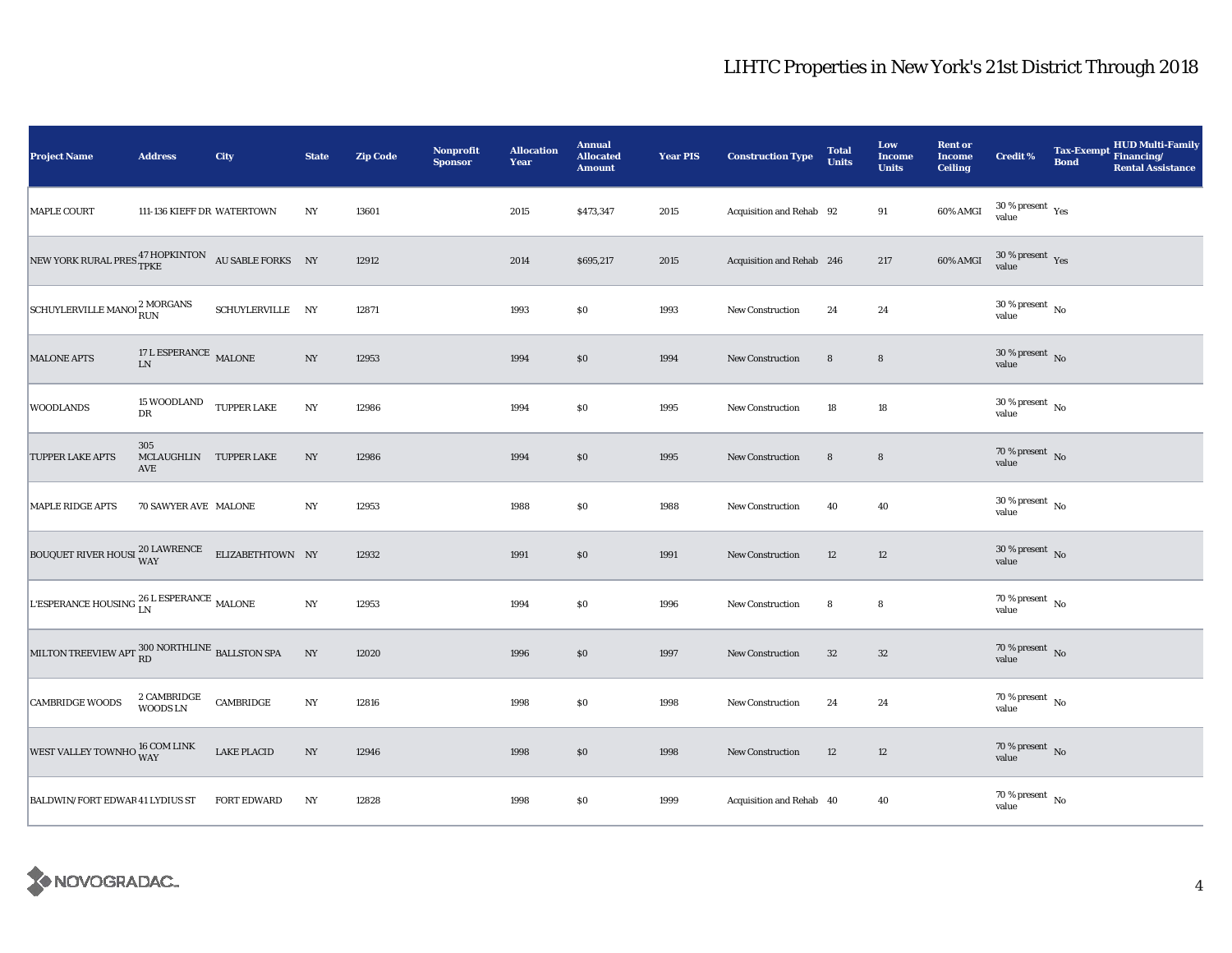| <b>Project Name</b>                                                               | <b>Address</b>                        | City                     | <b>State</b>     | <b>Zip Code</b> | Nonprofit<br><b>Sponsor</b> | <b>Allocation</b><br>Year | <b>Annual</b><br><b>Allocated</b><br><b>Amount</b> | <b>Year PIS</b> | <b>Construction Type</b> | <b>Total</b><br><b>Units</b> | Low<br><b>Income</b><br><b>Units</b> | <b>Rent or</b><br><b>Income</b><br><b>Ceiling</b> | <b>Credit %</b>                      | <b>Bond</b> | Tax-Exempt HUD Multi-Family<br><b>Rental Assistance</b> |
|-----------------------------------------------------------------------------------|---------------------------------------|--------------------------|------------------|-----------------|-----------------------------|---------------------------|----------------------------------------------------|-----------------|--------------------------|------------------------------|--------------------------------------|---------------------------------------------------|--------------------------------------|-------------|---------------------------------------------------------|
| <b>BALLSTON PINES</b>                                                             | 155 ROWLAND<br>$\operatorname{ST}$    | <b>BALLSTON SPA</b>      | NY               | 12020           |                             | 1998                      | \$0                                                | 1999            | <b>New Construction</b>  | 32                           | $32\,$                               |                                                   | $70\,\%$ present $\,$ No value       |             |                                                         |
| HUDSON FALLS VILLAGI 41 JUCKETT DR HUDSON FALLS                                   |                                       |                          | NY               | 12839           |                             | 1998                      | $\$0$                                              | 1999            | Acquisition and Rehab 40 |                              | 40                                   |                                                   | 70 % present $\,$ No $\,$<br>value   |             |                                                         |
| <b>MALONE PHASE III</b>                                                           | 33<br>COUNTRYSIDE MALONE<br>LN        |                          | NY               | 12953           |                             | 1999                      | \$0                                                | 1999            | New Construction         | 12                           | 12                                   |                                                   | $70\,\%$ present $\,$ No value       |             |                                                         |
| MARTINDALE TERRACE $\frac{\text{42} \text{ MARTINDALE}}{\text{TER}}$ HUDSON FALLS |                                       |                          | NY               | 12839           |                             | 1998                      | <b>SO</b>                                          | 1999            | Acquisition and Rehab 41 |                              | 41                                   |                                                   | $70\,\%$ present $\,$ No value       |             |                                                         |
| BRIARWOOD VILLAGE A $^{12}_{\text{DR}}$ BRIARWOOD ALEXANDRIA BAY NY               |                                       |                          |                  | 13607           |                             | 1998                      | \$0\$                                              | 2000            | Acquisition and Rehab 23 |                              | 11                                   |                                                   | $30\,\%$ present $\,$ No value       |             |                                                         |
| <b>BROADWAY APTS</b>                                                              |                                       | 88 BROADWAY SARANAC LAKE | NY               | 12983           |                             | 2000                      | \$0                                                | 2000            | New Construction         | 3                            | $\boldsymbol{3}$                     |                                                   | $70$ % present $\,$ No $\,$<br>value |             |                                                         |
| PETOFF GARDEN APTS $\Gamma_{155}^{309}$ CNTY HWY GLOVERSVILLE                     |                                       |                          | NY               | 12078           |                             | 1999                      | S <sub>0</sub>                                     | 2000            | <b>New Construction</b>  | 24                           | 24                                   |                                                   | $70\,\%$ present $\,$ No value       |             |                                                         |
| ELIZABETHTOWN/SCHR 14 LELAND AVE SCHROON LAKE                                     |                                       |                          | NY               |                 |                             | 2001                      | \$0                                                | 2001            | Acquisition and Rehab 40 |                              | 40                                   |                                                   | $70\,\%$ present $\,$ No value       |             |                                                         |
| PINE GROVE COMMUNIT ST W BARNEY GOUVERNEUR                                        |                                       |                          | $_{\mathrm{NY}}$ | 13642           |                             | 1999                      | \$0\$                                              | 2001            | <b>New Construction</b>  | 48                           | 48                                   |                                                   | $70\,\%$ present $\,$ No value       |             |                                                         |
| WILTON COMMONS SEN 100 WILTON                                                     |                                       | <b>WILTON</b>            | $_{\mathrm{NY}}$ | 12831           |                             | 2001                      | $\$0$                                              | 2001            | <b>New Construction</b>  | 36                           | 36                                   |                                                   | $70\,\%$ present $\,$ No value       |             |                                                         |
| <b>HELEN HILL APTS</b>                                                            | 7 FRONT ST                            | <b>SARANAC LAKE</b>      | NY               | 12983           |                             | 2001                      | \$0\$                                              | 2002            | Acquisition and Rehab 12 |                              | 12                                   |                                                   | $70\,\%$ present $\,$ No value       |             |                                                         |
| NORTHLINE VILLAGE                                                                 | $322$ NORTHLINE $\,$ BALLSTON SPA RD  |                          | $_{\mathrm{NY}}$ | 12020           |                             | 2002                      | \$0                                                | 2002            | <b>New Construction</b>  | 32                           | 32                                   |                                                   | $70\,\%$ present $\,$ No value       |             |                                                         |
| <b>HILLSIDE PLACE</b>                                                             | 180 BRIGGS ST JOHNSTOWN<br><b>EXT</b> |                          | $_{\mathrm{NY}}$ | 12095           |                             | 2003                      | \$0\$                                              | 2003            | <b>New Construction</b>  | 24                           | 24                                   |                                                   | $70$ % present $\,$ No $\,$<br>value |             |                                                         |

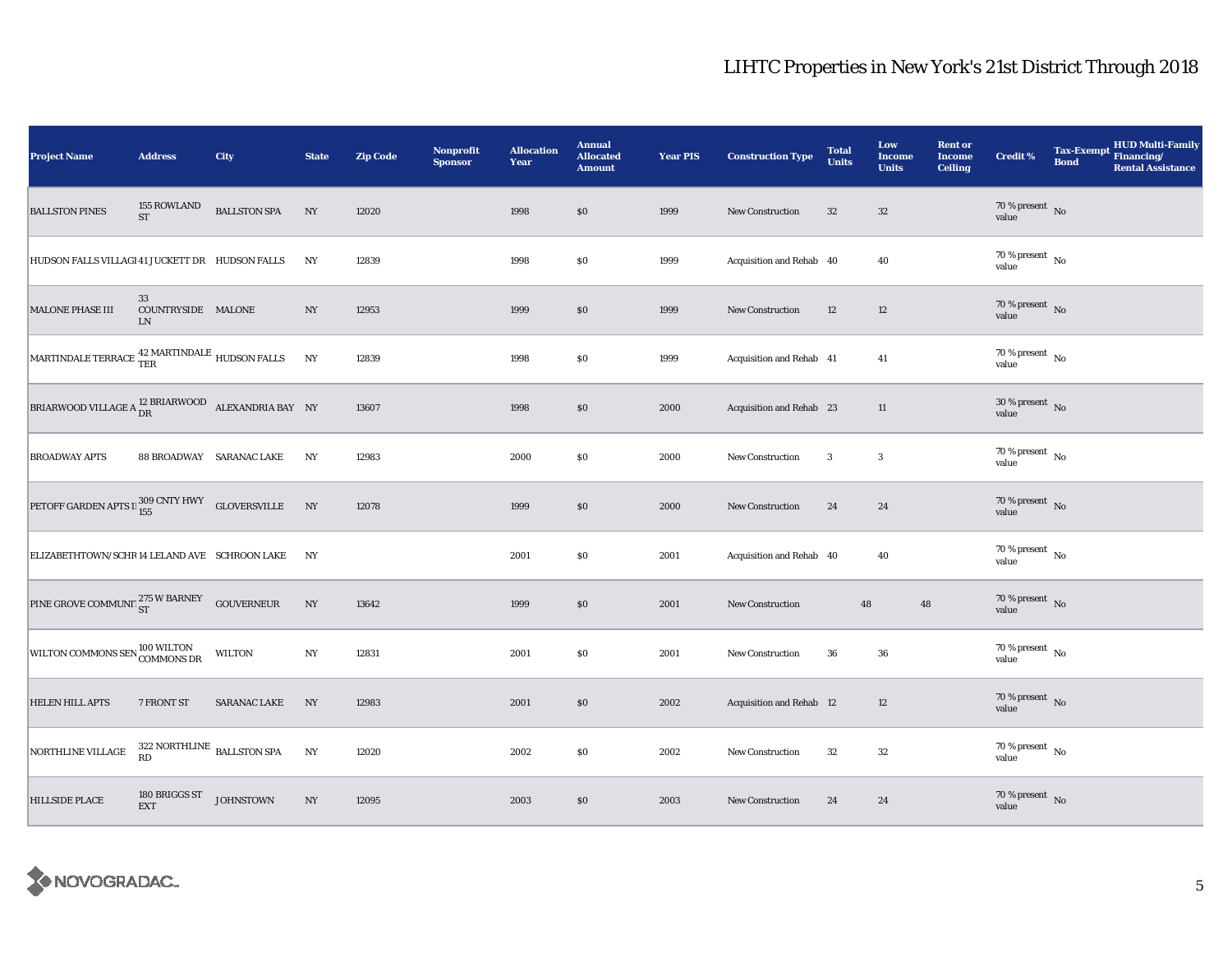| <b>Project Name</b>                         | <b>Address</b>                         | City               | <b>State</b>     | <b>Zip Code</b> | <b>Nonprofit</b><br><b>Sponsor</b> | <b>Allocation</b><br><b>Year</b> | <b>Annual</b><br><b>Allocated</b><br><b>Amount</b> | <b>Year PIS</b> | <b>Construction Type</b> | <b>Total</b><br><b>Units</b> | Low<br><b>Income</b><br><b>Units</b> | <b>Rent or</b><br><b>Income</b><br><b>Ceiling</b> | <b>Credit %</b>                             | <b>Bond</b> | Tax-Exempt HUD Multi-Family<br><b>Rental Assistance</b> |
|---------------------------------------------|----------------------------------------|--------------------|------------------|-----------------|------------------------------------|----------------------------------|----------------------------------------------------|-----------------|--------------------------|------------------------------|--------------------------------------|---------------------------------------------------|---------------------------------------------|-------------|---------------------------------------------------------|
| <b>WOOD CREEK APTS</b>                      | 26185 JEWETT<br>PL.                    | CALCIUM            | $_{\mathrm{NY}}$ | 13616           | $\rm No$                           | 1989                             | $\$0$                                              | 1990            | New Construction         | 104                          | 80                                   |                                                   | $70\,\%$ present $\,$ No value              |             |                                                         |
| <b>KELSEY CREEK APTS</b>                    | 1202 SUPERIOR WATERTOWN<br>ST          |                    | NY               | 13601           | No                                 | 1989                             | $\$0$                                              | 1991            | New Construction         | 100                          | 50                                   |                                                   | 70 % present $\,$ No $\,$<br>value          |             |                                                         |
| PHILADELPHIA APTS                           | 729<br>STONEWOOD<br>DR                 | PHILADELPHIA       | NY               | 13673           | No                                 | 1990                             | \$0                                                | 1991            | New Construction         | 28                           | 21                                   |                                                   | $70\,\%$ present $\,$ No $\,$<br>value      |             |                                                         |
| <b>LEDGES I</b>                             | <b>26686 BOYER</b><br>$\rm CIR$        | <b>EVANS MILLS</b> | N <sub>Y</sub>   | 13637           | No                                 | 1989                             | \$0\$                                              | 1991            | New Construction         | 100                          | 85                                   |                                                   | $70\,\%$ present $${\rm No}$$ value         |             |                                                         |
| BATEMAN HOTEL RENO 7574 S STATE ST LOWVILLE |                                        |                    | NY               | 13367           | $\rm No$                           | 1990                             | $\$0$                                              | 1992            | Acquisition and Rehab 24 |                              | 24                                   |                                                   | $70\,\%$ present $\,$ No value              |             |                                                         |
| BRIGHTON HOTEL REN(122 CT ST                |                                        | <b>WATERTOWN</b>   | NY               | 13601           | Yes                                | 1990                             | $\$0$                                              | 1992            | Acquisition and Rehab 36 |                              | 36                                   |                                                   | $70\%$ present No<br>value                  |             |                                                         |
| <b>OLYMPIC APTS</b>                         | 219 FRANKLIN<br><b>ST</b>              | <b>WATERTOWN</b>   | N <sub>Y</sub>   | 13601           | Yes                                | 1991                             | $\$0$                                              | 1992            | <b>New Construction</b>  | 41                           | 41                                   |                                                   | $70$ % present $\,$ No $\,$<br>value        |             |                                                         |
| <b>BUCK APTS</b>                            | 86 PUBLIC SQ                           | <b>WATERTOWN</b>   | NY               | 13601           | Yes                                | 1991                             | \$0                                                | 1993            | Acquisition and Rehab 11 |                              | 11                                   |                                                   | 70 % present $\bar{N}$ o<br>value           |             |                                                         |
| <b>BURDICK APTS</b>                         | <b>114 FRANKLIN</b><br>${\rm ST}$      | <b>WATERTOWN</b>   | N <sub>Y</sub>   | 13601           | Yes                                | 1995                             | $\$0$                                              | 1995            | Acquisition and Rehab 28 |                              | 28                                   |                                                   | $70\,\%$ present $\,$ No value              |             |                                                         |
| MILL YARDS ESTATES 20 BARTON ST PARISHVILLE |                                        |                    | $_{\mathrm{NY}}$ | 13672           | $\rm No$                           | 1995                             | \$0                                                | 1995            | <b>New Construction</b>  | 20                           | 20                                   |                                                   | 30 % present $\,$ No $\,$<br>value          |             |                                                         |
| <b>BLEVINS BUILDING</b>                     | 202 FORD ST                            | OGDENSBURG         | NY               | 13669           | $\rm No$                           | 1996                             | \$0                                                | 1996            | Acquisition and Rehab 12 |                              | 12                                   |                                                   | $70$ % present $\,$ No $\,$<br>value        |             |                                                         |
| <b>STRAWBERRY LANE</b>                      | 912<br>STRAWBERRY CLAYTON<br><b>LN</b> |                    | NY               | 13624           | Yes                                | 2002                             | \$0\$                                              | 2002            | Acquisition and Rehab 71 |                              | 64                                   |                                                   | 70 % present $\,$ No $\,$<br>value          |             |                                                         |
| 51-53 MARKET STREET 51 MARKET ST POTSDAM    |                                        |                    | NY               | 13676           | Yes                                | 2003                             | $\$0$                                              | 2003            | Acquisition and Rehab 6  |                              | $\boldsymbol{6}$                     |                                                   | <b>Both 30%</b><br>and 70%<br>present value | No          |                                                         |